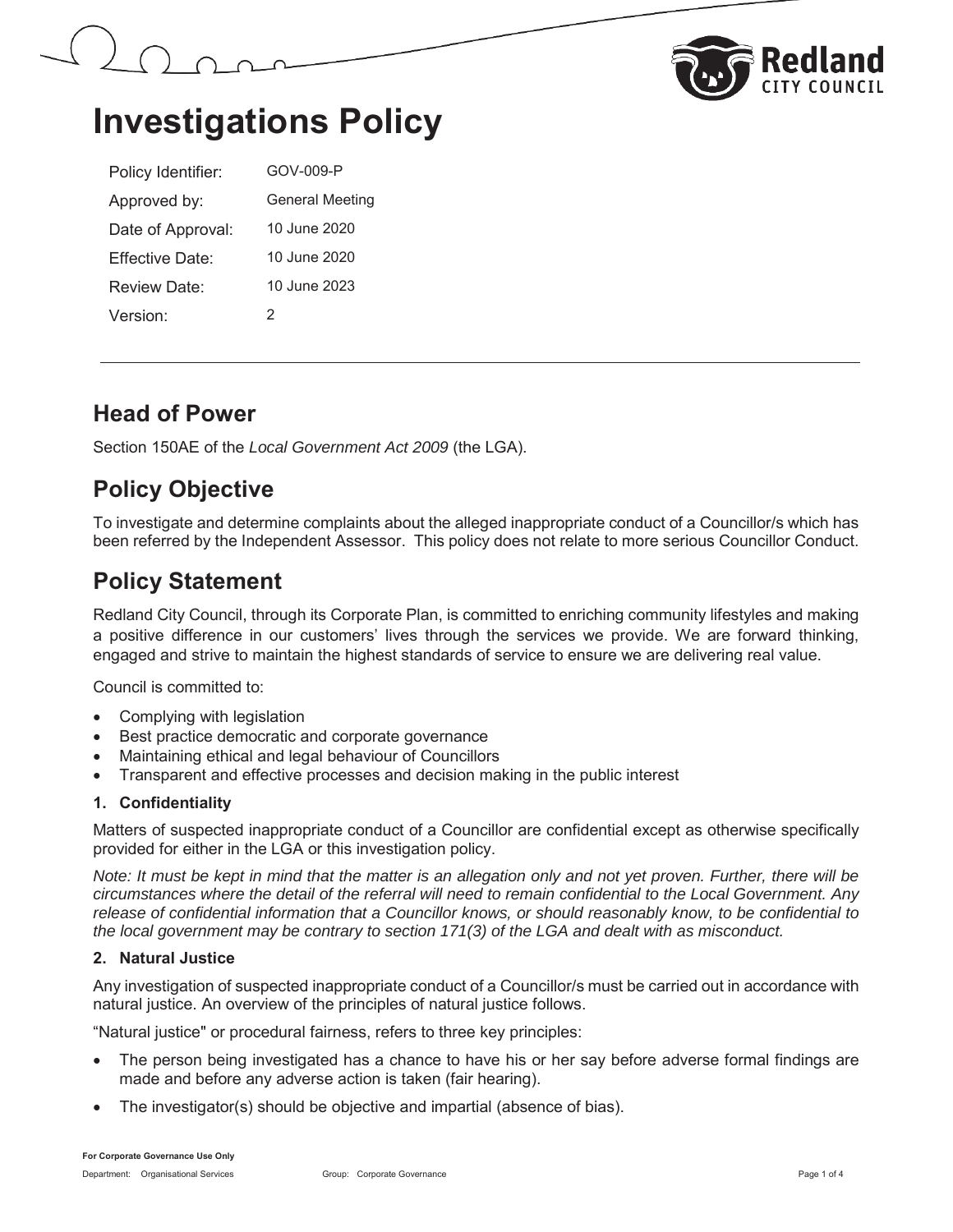



## • Any action taken is based on evidence (not suspicion or speculation).

A fair hearing means the Councillor who is the subject of the suspected inappropriate conduct matter must be told of the case against them including any evidence and be provided with an opportunity to put their case in writing with the investigation report provided to the Councillors as part of the meeting agenda.

An absence of bias means that any investigation must not be biased or be seen to be biased in any way. This principle embodies the concept of impartiality.

Decisions based on evidence requires that the investigation should not be based on mere speculation or suspicion but instead must be based upon evidence material.

A proper examination of all issues means the investigation must give a proper and genuine consideration to each party's case.

### **3. Assessor's referral**

The Council may receive from the Assessor a referral notice about the suspected inappropriate conduct of a Councillor/s. Council may also receive referrals directly and should forward these to the independent assessor for preliminary assessment.

### **4. Receipt of Assessor's referral**

On receipt of a referral notice about the suspected inappropriate conduct of a Councillor/s from the Assessor, the Council's Chief Executive Officer will forward a copy of that referral notice to the Mayor and all Councillors as a confidential document.

Should the Mayor or a Councillor/s (other than the subject of the complaint or the complainant) disagree with any recommendation accompanying the Assessor's referral notice or form the opinion that the complaint should be dealt with in a way other than under this policy, the Mayor or Councillor may request the matter be placed on the agenda of the next Council meeting to decide on the appropriate process to investigate the complaint. Such a request must be made in accordance with the Council's meeting procedure requirements.

### **5. Investigator**

The General Manager Organisational Services (GMOS) will manage the investigation of suspected inappropriate conduct of other Councillors.

If the suspected inappropriate conduct involves conduct that in the circumstances, the GMOS believes, it is in the best interests of the investigation to refer the matter for external investigation, then the GMOS will engage an independent external investigator to manage the investigation.

### **6. Early resolution**

Before beginning an investigation, the investigator must consider whether the matter is appropriate for early resolution prior to the investigation. This consideration includes any recommendation made by the Assessor.

A matter is only appropriate for early resolution if the parties to the matter agree to explore early resolution.

The investigator may at his/her discretion engage an independent person with suitable qualifications or experience to facilitate this process.

If the matter cannot be resolved, the matter will then be investigated as outlined in this investigation policy.

If the matter is resolved prior to investigation, the investigator will advise the Chief Executive Officer of this outcome. In turn, the Chief Executive Officer will advise the Mayor and all Councillors that the matter has been resolved. The Chief Executive Officer will also update the Councillor Conduct Register to reflect this.

## **7. Timeliness**

The investigator will make all reasonable endeavors to complete the investigation and provide a report for inclusion on the agenda of a Council meeting no more than eight weeks after the receipt of the complaint.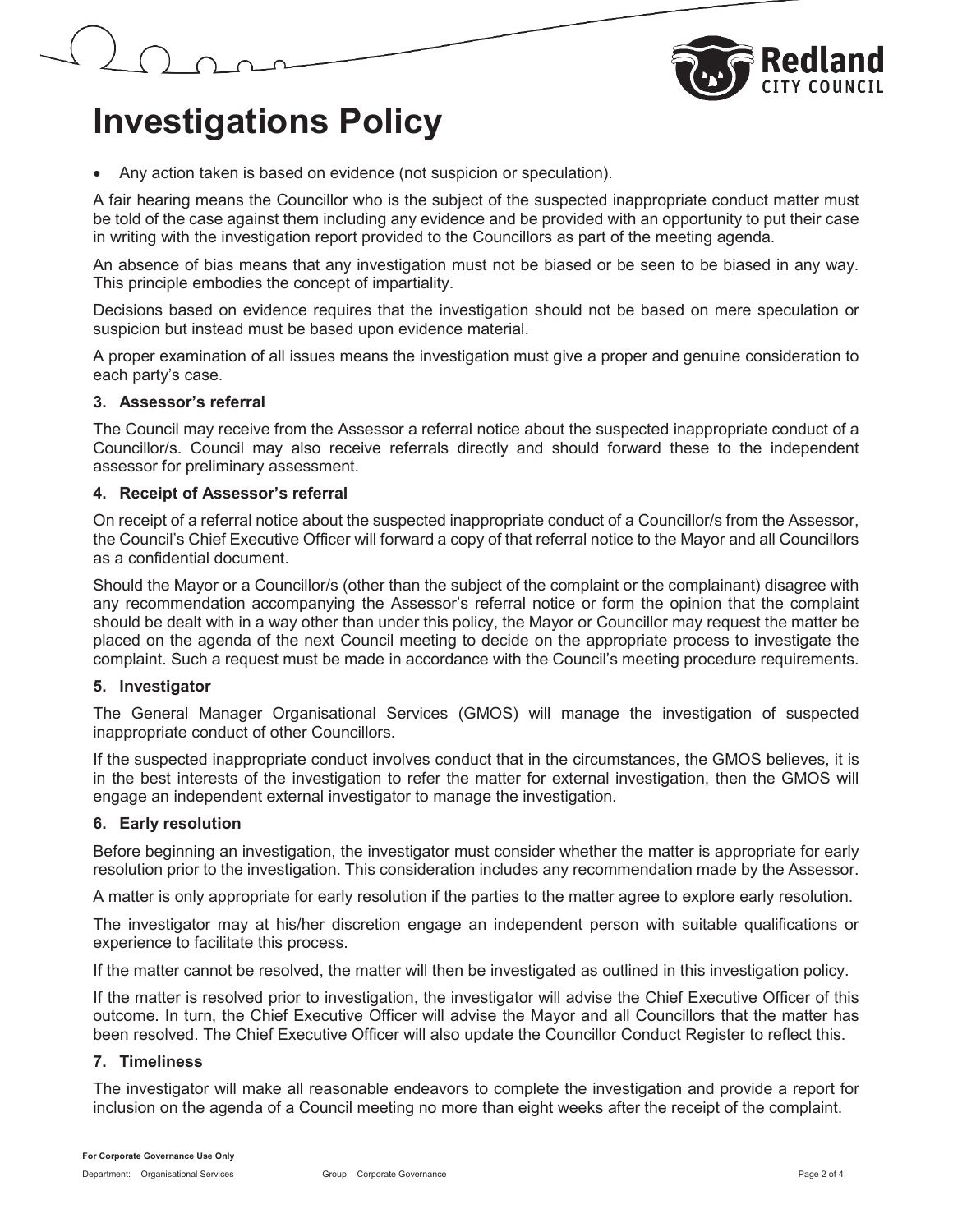



# **Investigations Policy**

*Note: If the investigator is of the opinion that it may take longer than eight weeks to complete the investigation, the matter should be raised with the Office of the Independent Assessor to seek an extension of time.* 

### **8. Possible misconduct or corrupt conduct**

If during the course of an investigation the investigator obtains information which indicates a Councillor/s may have engaged in misconduct, the investigator must cease the investigation and advise the Chief Executive Officer. The Chief Executive Officer will then notify the Assessor of the possible misconduct.

If during the course of an investigation, the investigator obtains information which indicates a Councillor/s may have engaged in corrupt conduct, the investigator must cease the investigation and advise the Chief Executive Officer. The Chief Executive Officer will then notify the Crime and Corruption Commission of the possible corrupt conduct.

Instances of suspected misconduct or corrupt conduct may be referred back to the Council if determined by the Assessor or Crime and Corruption Commission to be inappropriate conduct.

## **9. Completion of investigation**

On the completion of an investigation, the investigator will provide a report to the Council outlining the investigation process, the investigation findings, any recommendations about dealing with the conduct and a record of the investigation costs.

The Council will consider the findings and recommendations of the investigator's report and decide whether the Councillor has engaged in inappropriate conduct and, if so, what action it will take under section 150AH of the LGA.

Provisions for internal and external review of decisions are set out in sections 150CO to 150CS of the LGA.

### **10. Notice about the outcome of investigation**

After an investigation is finalised, the Council must give notice about the outcome of the investigation to the person who made the complaint about the Councillor/s' conduct that was the subject of the investigation.

### **11. Councillor conduct register**

The Chief Executive Officer must ensure decisions about suspected inappropriate conduct of a Councillor/s must be entered into the Councillor conduct register.

Where a complaint has been resolved under section 6 of this policy, the Chief Executive Officer will update the register to reflect that the complaint was withdrawn.

## **12. Expenses**

Council must pay any reasonable expenses of Council associated with the early resolution or investigation of suspected inappropriate conduct of a Councillor including any costs of:

- x the president of the Tribunal in undertaking an investigation for Council
- a mediator engaged under this investigation policy
- a private investigator engaged on behalf of or by the investigator
- travel where the investigator needed to travel to undertake the investigation or to interview witnesses
- seeking legal advice
- engaging an expert.

*Note: Council may order the subject Councillor reimburse it for all or some of the costs arising from the Councillor's inappropriate conduct.* 

Any costs incurred by complainants or the subject Councillors will not be met by Council.